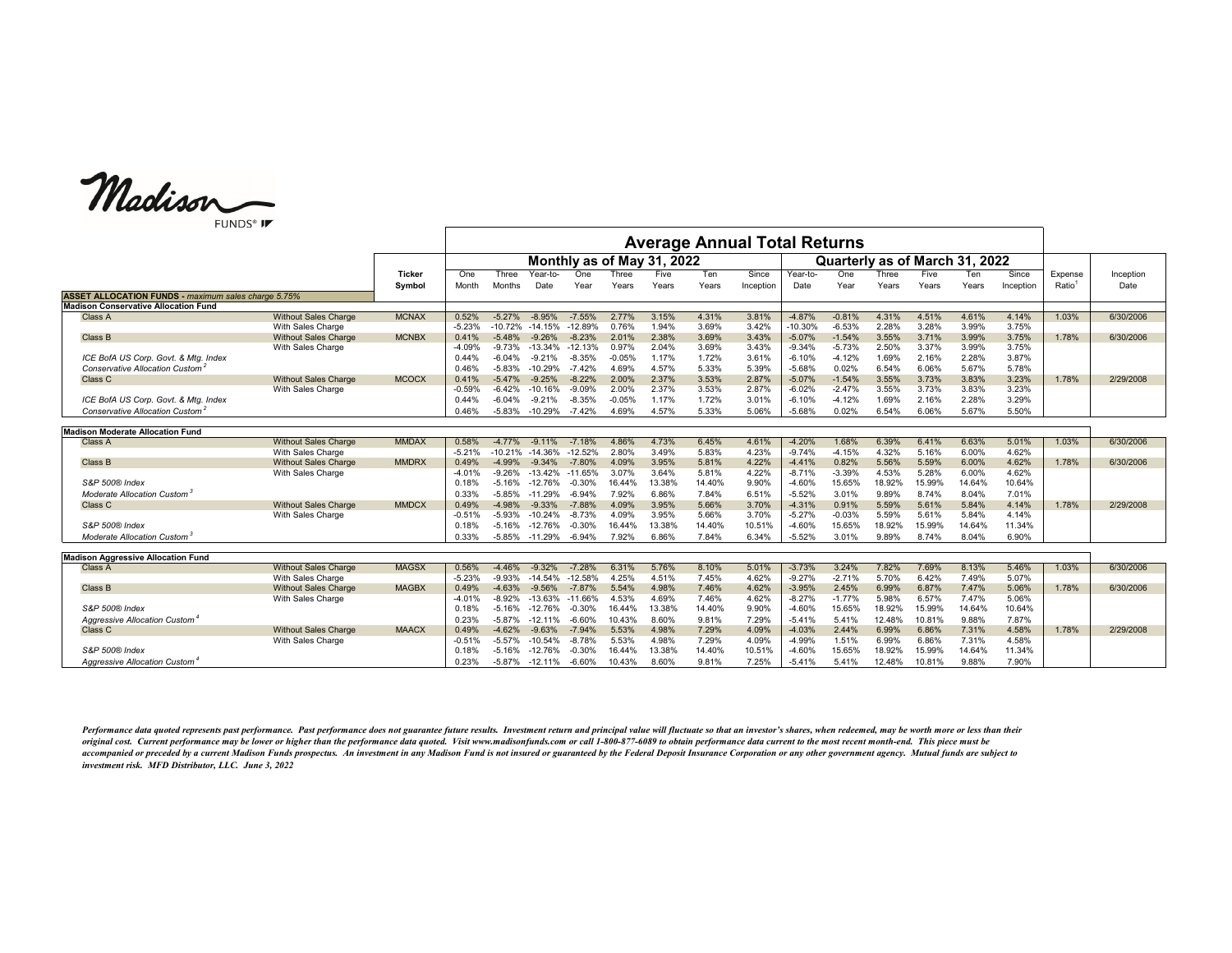Madison

|                                                                                     |                  | <b>Average Annual Total Returns</b> |                       |                       |                       |                   |                            |                 |                                    |                                      |                      |                      |                |                                |                      |                  |                   |
|-------------------------------------------------------------------------------------|------------------|-------------------------------------|-----------------------|-----------------------|-----------------------|-------------------|----------------------------|-----------------|------------------------------------|--------------------------------------|----------------------|----------------------|----------------|--------------------------------|----------------------|------------------|-------------------|
|                                                                                     |                  |                                     |                       |                       |                       |                   | Monthly as of May 31, 2022 |                 |                                    |                                      |                      |                      |                | Quarterly as of March 31, 2022 |                      |                  |                   |
| <b>FIXED INCOME FUNDS--maximum sales charge 4.5%</b>                                | Ticker<br>Symbol | One<br>Month                        | Three<br>Months       | Year-to-<br>Date      | ∩ne<br>Year           | Three<br>Years    | Five<br>Years              | Ten<br>Years    | Since<br>Inception                 | Year-to-<br>Date                     | One<br>Year          | <b>hree</b><br>Years | Five<br>Years  | Геn<br>Years                   | Since<br>Inception   | Expense<br>Ratio | Inception<br>Date |
| Madison Tax-Free Virginia<br>Class Y<br>ICE BofA 1-22 Yr Municipal Securities Index | <b>GTVAX</b>     | 1.35%<br>1.42%                      | $-3.64%$<br>$-3.46%$  | $-6.24%$<br>$-6.23%$  | $-6.24%$<br>$-5.74%$  | $-0.22%$<br>0.62% | 0.74%<br>1.72%             | 1.45%<br>2.35%  | $\sim$<br>$\overline{\phantom{a}}$ | $-4.96%$<br>$-5.38%$                 | $-4.32%$<br>$-3.89%$ | 0.64%<br>1.48%       | 1.34%<br>2.31% | 1.78%<br>2.61%                 | $\sim$               | 0.86%            | 10/31/1987        |
| <b>Madison Tax-Free National</b><br><b>Class Y</b>                                  | <b>GTFHX</b>     | 1.43%                               | $-2.89%$              | $-5.53%$              | $-5.35%$              | 0.25%             | 1.07%                      | 1.80%           | $\overline{\phantom{a}}$           | $-5.06%$                             | $-4.20%$             | 0.88%                | 1.58%          | 2.06%                          | $\sim$               | 0.76%            | 12/30/1982        |
| ICE BofA 1-22 Yr Municipal Securities Index                                         |                  | 1.42%                               | $-3.46%$              | $-6.23%$              | $-5.74%$              | 0.62%             | 1.72%                      | 2.35%           | $\overline{\phantom{a}}$           | $-5.38%$                             | $-3.89%$             | 1.48%                | 2.31%          | 2.61%                          |                      |                  |                   |
| <b>Madison High Quality Bond</b><br>Class                                           | <b>MIIBX</b>     | 0.77%                               | $-3.17%$              |                       | $-5.64%$              | $-0.16%$          | 0.59%                      | 0.74%           | 2.92%                              | $-3.84%$                             | $-4.05%$             | 0.53%                | 0.95%          | 0.93%                          | 2.99%                | 0.50%            | 5/1/2000          |
| Bloomberg U.S. Intermediate Gov't Credit A+ Bond Index                              |                  | 0.75%                               | $-3.49%$              | $-5.34%$              | $-5.90%$              | 0.41%             | 1.15%                      | 1.33%           | 3.74%                              | $-4.33%$                             | $-4.14%$             | 1.26%                | 1.57%          | 1.58%                          | 3.82%                |                  |                   |
| Class I<br>Bloomberg U.S. Intermediate Gov't Credit A+ Bond Index                   | <b>MIIRX</b>     | 0.67%<br>0.75%                      | $-2.60%$<br>$-3.49%$  | $-5.34%$              | $-5.90%$              | 0.41%             | 1.15%                      | 1.33%           | $-2.60%$<br>$-3.49%$               | $-4.33%$                             | $-4.14%$             | 1.26%                | 1.57%          | 1.58%                          | $-1.58%$<br>$-2.46%$ | 0.41%            | 2/28/2022         |
| <b>Madison Core Bond Fund</b>                                                       |                  |                                     |                       |                       |                       |                   |                            |                 |                                    |                                      |                      |                      |                |                                |                      |                  |                   |
| <b>Without Sales Charge</b><br>Class A<br>With Sales Charge                         | <b>MBOAX</b>     | 0.26%<br>$-4.239$                   | $-5.80%$<br>$-10.03%$ | $-8.88%$<br>$-12.99%$ | $-8.47%$<br>$-12.58%$ | 0.32%<br>$-1.20%$ | 1.14%<br>0.22%             | 1.30%<br>0.83%  | 3.35%<br>3.16%                     | $-5.66%$<br>$-9.92%$                 | $-4.28%$<br>$-8.60%$ | 2.01%<br>0.45%       | 2.11%<br>1.17% | 1.87%<br>1.40%                 | 3.52%<br>3.33%       | 0.85%            | 12/29/1997        |
| Class B<br><b>Without Sales Charge</b>                                              | <b>MBOBX</b>     | 0.20%                               | $-5.98%$              | $-9.17%$              | $-9.13%$              | $-0.41%$          | 0.37%                      | 0.70%           | 3.10%                              | $-5.94%$                             | $-5.06%$             | 1.22%                | 1.33%          | 1.27%                          | 3.27%                | 1.60%            | 12/29/1997        |
| With Sales Charge<br>Bloomberg U.S. Aggregate Bond Index                            |                  | $-4.30$<br>0.64%                    | 10.20%<br>$-5.86%$    | $-13.25%$<br>$-8.92%$ | $-8.22%$              | $-1.53%$<br>0.00% | 0.00%<br>1.18%             | 0.70%<br>1.71%  | 3.10%<br>4.27%                     | 10.17%<br>$-5.93%$                   | $-9.29%$<br>$-4.15%$ | 0.09%<br>1.69%       | 0.96%<br>2.14% | 1.27%<br>2.24%                 | 3.27%<br>4.44%       |                  |                   |
| Class Y<br><b>Without Sales Charge</b><br>Bloomberg U.S. Aggregate Bond Index       | <b>MBOYX</b>     | 0.29%<br>0.64%                      | $-5.68%$<br>$-5.86%$  | $-8.73%$<br>$-8.92%$  | $-8.28%$<br>$-8.22%$  | 0.67%<br>0.00%    | 1.44%<br>1.18%             | 1.57%<br>1.71%  | 3.00%<br>3.56%                     | $-5.63%$<br>$-5.93%$                 | $-4.07%$<br>$-4.15%$ | 2.34%<br>1.69%       | 2.41%<br>2.14% | 2.14%<br>2.24%                 | 3.25%<br>3.81%       | 0.60%            | 6/30/2006         |
| <b>Without Sales Charge</b><br>Class                                                | <b>MBOIX</b>     | 0.30%                               | $-5.68%$              | $-8.73%$              | $-8.20%$              |                   |                            | $\sim$          | $-6.43%$                           | $-5.62%$                             | $-3.96%$             | ٠                    |                | ۰.                             | $-4.49%$             | 0.50%            | 2/26/2021         |
| Bloomberg U.S. Aggregate Bond Index<br>Class R6<br><b>Without Sales Charge</b>      | <b>MBORX</b>     | 0.64%<br>0.30%                      | $-5.86%$<br>$-5.76%$  | $-8.92%$              | $-8.22%$              | 0.00%             | 1.18%                      | 1.71%<br>$\sim$ | $-6.74%$<br>$-5.76%$               | $-5.93%$<br>$\overline{\phantom{a}}$ | $-4.15%$             | 1.69%                | 2.14%          | 2.24%<br>۰.                    | $-4.95%$<br>$-2.46%$ | 0.42%            | 2/28/2022         |
| Bloomberg U.S. Aggregate Bond Index                                                 |                  | 0.64%                               | $-5.86%$              | $-8.92%$              | $-8.22%$              | 0.00%             | 1.18%                      | 1.71%           | $-5.86%$                           | $-5.93%$                             | $-4.15%$             | 1.69%                | 2.14%          | 2.24%                          | $-2.78%$             |                  |                   |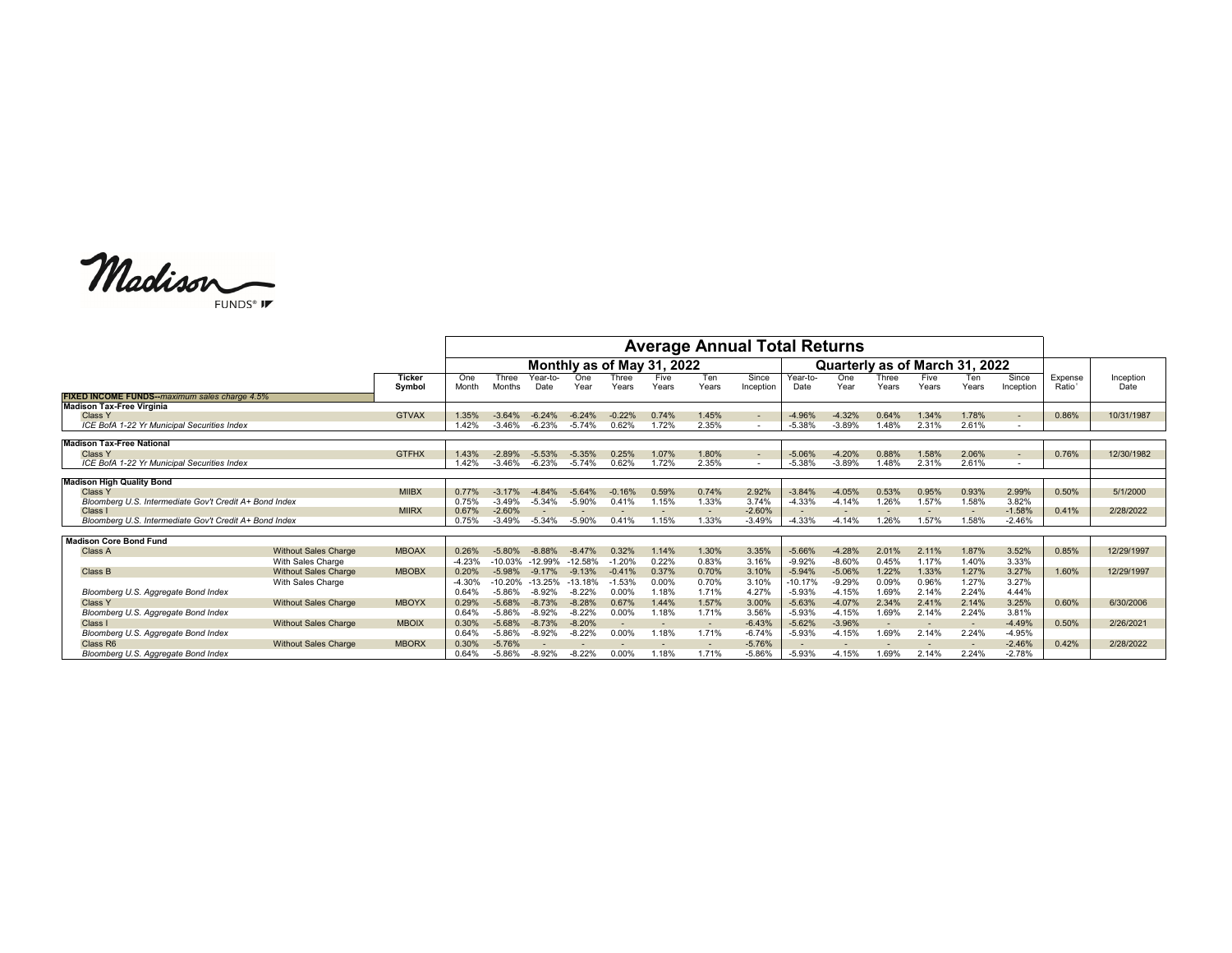Madison

|                                                          |                             |                         | <b>Average Annual Total Returns</b> |                 |                  |             |                |                            |              |                    |                  |             |                |               |                                |                    |                  |                   |
|----------------------------------------------------------|-----------------------------|-------------------------|-------------------------------------|-----------------|------------------|-------------|----------------|----------------------------|--------------|--------------------|------------------|-------------|----------------|---------------|--------------------------------|--------------------|------------------|-------------------|
|                                                          |                             |                         |                                     |                 |                  |             |                | Monthly as of May 31, 2022 |              |                    |                  |             |                |               | Quarterly as of March 31, 2022 |                    |                  |                   |
|                                                          |                             | <b>Ticker</b><br>Symbol | One<br>Month                        | Three<br>Months | Year-to-<br>Date | One<br>Year | Three<br>Years | Five<br>Years              | Ten<br>Years | Since<br>Inception | Year-to-<br>Date | One<br>Year | Three<br>Years | Five<br>Years | Ten<br>Years                   | Since<br>Inception | Expense<br>Ratio | Inception<br>Date |
| <b>HYBRID FUNDS - maximum sales charge 5.75%</b>         |                             |                         |                                     |                 |                  |             |                |                            |              |                    |                  |             |                |               |                                |                    |                  |                   |
| <b>Madison Diversified Income Fund</b>                   |                             |                         |                                     |                 |                  |             |                |                            |              |                    |                  |             |                |               |                                |                    |                  |                   |
| Class A                                                  | <b>Without Sales Charge</b> | <b>MBLAX</b>            | 1.68%                               | $-1.04%$        | $-4.89%$         | $-0.15%$    | 9.03%          | 8.33%                      | 8.20%        | 6.21%              | $-1.78%$         | 8.01%       | 9.97%          | 9.45%         | 8.35%                          | 6.40%              | 1.11%            | 12/29/1997        |
|                                                          | With Sales Charge           |                         | $-4.15%$                            | $-6.73%$        | -10.34%          | $-5.89%$    | 6.90%          | 7.06%                      | 7.56%        | 5.95%              | $-7.41%$         | .81%        | 7.81%          | 8.16%         | 7.71%                          | 6.14%              |                  |                   |
| Class B                                                  | <b>Without Sales Charge</b> | <b>MBLNX</b>            | 1.60%                               | $-1.29%$        | $-5.22%$         | $-0.92%$    | 8.21%          | 7.51%                      | 7.56%        | 5.96%              | $-1.96%$         | 7.18%       | 9.15%          | 8.64%         | 7.71%                          | 6.14%              | 1.86%            | 12/29/1997        |
|                                                          | With Sales Charge           |                         | $-2.90%$                            | $-5.72%$        | $-9.47%$         | $-4.93%$    | 7.21%          | 7.21%                      | 7.56%        | 5.96%              | $-6.36%$         | 2.84%       | 8.16%          | 8.35%         | 7.71%                          | 6.14%              |                  |                   |
| Custom Blended Index (50% Fixed 50% Equity) <sup>5</sup> |                             |                         | 0.31%                               | $-5.51\%$       | ገ 91%            | $-4.19%$    | 8.30%          | 7.46%                      | 8.13%        | 6.57%              | $-5.29%$         | 5.53%       | 10.42%         | 9.22%         | 8.55%                          | 6.89%              |                  |                   |
| ICE BofA US Corp. Govt. & Mtg. Index                     |                             |                         | 0.449                               | 6.04%           | $-9.21%$         | $-8.35%$    | 0.05%          | 1.17%                      | 1.72%        | 4.31%              | $-6.10%$         | $-4.12%$    | .69%           | 2.16%         | 2.28%                          | 4.48%              |                  |                   |
| S&P 500® Index                                           |                             |                         | 0.18%                               | $-5.16%$        | $-12.76%$        | $-0.30%$    | 644%           | 13.38%                     | 14.40%       | 8.19%              | $-4.60%$         | 15.65%      | 18.92%         | 15.99%        | 14.64%                         | 8.64%              |                  |                   |
| Class C                                                  | <b>Without Sales Charge</b> | <b>MBLCX</b>            | 1.60%                               | $-1.29%$        | $-5.22%$         | $-0.93%$    | 8.23%          | 7.53%                      |              | 7.09%              | $-1.90%$         | 7.24%       | 9.20%          | 8.67%         | $\overline{\phantom{a}}$       | 7.60%              | 1.86%            | 7/31/2012         |
|                                                          | With Sales Charge           |                         | 0.60%                               | $-2.27%$        | -6.17%           | $-1.82%$    | 8.23%          | 7.53%                      |              | 7.09%              | $-2.88%$         | 6.27%       | 9.20%          | 8.67%         |                                | 7.60%              |                  |                   |
| Custom Blended Index (50% Fixed 50% Equity) <sup>5</sup> |                             |                         | 0.31%                               | $-5.51%$        | -10.91%          | $-4.19%$    | 8.30%          | 7.46%                      | 8.13%        | 7.90%              | $-5.29%$         | 5.53%       | 10.42%         | 9.22%         | 8.55%                          | 8.73%              |                  |                   |
| ICE BofA US Corp. Govt. & Mtg. Index                     |                             |                         | 0.44%                               | $-6.04%$        | $-9.21%$         | $-8.35%$    | 0.05%          | 1.17%                      | 1.72%        | 1.60%              | $-6.10%$         | $-4.12%$    | 1.69%          | 2.16%         | 2.28%                          | 1.98%              |                  |                   |
| S&P 500® Index                                           |                             |                         | 0.18%                               | $-5.16%$        | $-12.76%$        | $-0.30%$    | 6.44%          | 13.38%                     | 14.40%       | 14.03%             | $-4.60%$         | 15.65%      | 18.92%         | 15.99%        | 14.64%                         | 15.35%             |                  |                   |

| <b>EQUITY FUNDS - maximum sales charge 5.75%</b> |                             |              |          |          |           |          |                          |        |                          |                          |                |                |                          |        |                          |        |       |            |
|--------------------------------------------------|-----------------------------|--------------|----------|----------|-----------|----------|--------------------------|--------|--------------------------|--------------------------|----------------|----------------|--------------------------|--------|--------------------------|--------|-------|------------|
| Madison Covered Call & Equity Income Fund        |                             |              |          |          |           |          |                          |        |                          |                          |                |                |                          |        |                          |        |       |            |
| Class A                                          | <b>Without Sales Charge</b> | <b>MENAX</b> | 2.79%    | 3.05%    | 2.94%     | 3.78%    | 15.96%                   | 9.43%  | 8.22%                    | 7.66%                    | 4.66%          | 11.86%         | 14.53%                   | 9.52%  | 7.61%                    | 7.91%  | 1.31% | 10/30/2009 |
|                                                  | With Sales Charge           |              | $-3.13%$ | $-2.92%$ | $-3.01%$  | $-2.18%$ | 13.71%                   | 8.13%  | 7.59%                    | 7.16%                    | $-1.40%$       | 5.40%          | 12.28%                   | 8.24%  | 6.97%                    | 7.40%  |       |            |
| S&P 500® Index                                   |                             |              | 0.18%    | $-5.16%$ | $-12.76%$ | $-0.30%$ | 16.44%                   | 13.38% | 14.40%                   | 13.82%                   | $-4.60%$       | 15.65%         | 18.92%                   | 15.99% | 14.64%                   | 14.84% |       |            |
| CBOE S&P 500 BuyWrite Index                      |                             |              | $-3.73%$ | $-4.51%$ | -7.52%    | 2.53%    | 6.09%                    | 4.77%  | 6.59%                    | 6.89%                    | 0.82%          | 14.88%         | 8.57%                    | 7.17%  | 7.10%                    | 7.73%  |       |            |
| Class C                                          | <b>Without Sales Charge</b> | <b>MENCX</b> | 2.60%    | 2.89%    | 2.53%     | 2.98%    | 15.07%                   | 8.60%  | $\sim$                   | 7.20%                    | 4.42%          | 11.03%         | 13.68%                   | 8.69%  | $\sim$                   | 7.53%  | 2.06% | 7/31/2012  |
|                                                  | With Sales Charge           |              | 1.60%    | 1.89%    | 1.53%     | 2.02%    | 15.07%                   | 8.60%  | $\sim$                   | 7.20%                    | 3.42%          | 10.03%         | 13.68%                   | 8.69%  | $\sim$                   | 7.53%  |       |            |
| S&P 500® Index                                   |                             |              | 0.18%    | $-5.16%$ | $-12.76%$ | $-0.30%$ | 16.44%                   | 13.38% | 14.40%                   | 14.03%                   | $-4.60%$       | 15.65%         | 18.92%                   | 15.99% | 14.64%                   | 15.35% |       |            |
| CBOE S&P 500 BuyWrite Index                      |                             |              | $-3.73%$ | $-4.51%$ | $-7.52%$  | 2.53%    | 6.09%                    | 4.77%  | 6.59%                    | 6.19%                    | 0.82%          | 14.88%         | 8.57%                    | 7.17%  | 7.10%                    | 7.25%  |       |            |
| Class Y                                          | <b>Without Sales Charge</b> | <b>MENYX</b> | 2.68%    | 3.14%    | 3.04%     | 4.01%    | 16.18%                   | 9.68%  | 8.48%                    | 7.91%                    | 4.69%          | 12.05%         | 14.77%                   | 9.77%  | 7.86%                    | 8.16%  | 1.06% | 10/30/2009 |
| S&P 500® Index                                   |                             |              | 0.18%    | $-5.16%$ | $-12.76%$ | $-0.30%$ | 16.44%                   | 13.38% | 14.40%                   | 13.82%                   | $-4.60%$       | 15.65%         | 18.92%                   | 15.99% | 14.64%                   | 14.84% |       |            |
| CBOE S&P 500 BuyWrite Index                      |                             |              | $-3.73%$ | $-4.51%$ | -7.52%    | 2.53%    | 6.09%                    | 4.77%  | 6.59%                    | 6.89%                    | 0.82%          | 14.88%         | 8.57%                    | 7.17%  | 7.10%                    | 7.73%  |       |            |
| Class R6                                         | <b>Without Sales Charge</b> | <b>MENRX</b> | 2.74%    | 3.19%    | 3.09%     | 4.10%    | 16.39%                   | 9.85%  | $\overline{\phantom{a}}$ | 8.42%                    | 4.72%          | 12.13%         | 14.99%                   | 9.93%  | $\sim$                   | 8.74%  | 0.93% | 7/31/2012  |
| S&P 500® Index                                   |                             |              | 0.18%    | $-5.16%$ | $-12.76%$ | $-0.30%$ | 16.44%                   | 13.38% | 14.40%                   | 14.03%                   | $-4.60%$       | 15.65%         | 18.92%                   | 15.99% | 14.64%                   | 15.35% |       |            |
| CBOE S&P 500 BuyWrite Index                      |                             |              | $-3.73%$ | $-4.51%$ | $-7.52%$  | 2.53%    | 6.09%                    | 4.77%  | 6.59%                    | 6.19%                    | 0.82%          | 14.88%         | 8.57%                    | 7.17%  | 7.10%                    | 7.25%  |       |            |
| Class I                                          | <b>Without Sales Charge</b> | <b>MENIX</b> | 2.79%    | 3.14%    |           |          |                          |        | $\sim$                   | 3.14%                    | $\overline{a}$ | $\overline{a}$ | $\overline{\phantom{a}}$ |        | $\overline{\phantom{a}}$ | 4.80%  | 1.01% | 2/28/2022  |
| S&P 500® Index                                   |                             |              | 0.18%    | $-5.16%$ | $-12.76%$ | $-0.30%$ | 16.44%                   | 13.38% | 14.40%                   | $-5.16%$                 | $-4.60%$       | 15.65%         | 18.92%                   | 15.99% | 14.64%                   | 3.71%  |       |            |
| CBOE S&P 500 BuvWrite Index                      |                             |              | $-3.73%$ | $-4.51%$ | -7.52%    | 2.53%    | 6.09%                    | 4.77%  | 6.59%                    | $-4.51%$                 | 0.82%          | 14.88%         | 8.57%                    | 7.17%  | 7.10%                    | 4.11%  |       |            |
|                                                  |                             |              |          |          |           |          |                          |        |                          |                          |                |                |                          |        |                          |        |       |            |
| <b>Madison Dividend Income Fund</b>              |                             |              |          |          |           |          |                          |        |                          |                          |                |                |                          |        |                          |        |       |            |
| Class A                                          | <b>Without Sales Charge</b> | <b>MADAX</b> | 2.32%    | 1.13%    | $-2.99%$  | 3.94%    | $\overline{\phantom{a}}$ |        |                          | 18.55%                   | 0.14%          | 14.00%         | $\overline{\phantom{a}}$ |        | $\overline{\phantom{0}}$ | 22.51% | 1.16% | 5/29/2020  |
|                                                  | With Sales Charge           |              | $-3.57%$ | $-4.67%$ | $-8.56%$  | $-2.02%$ |                          |        | $\sim$                   | 15.09%                   | $-5.61%$       | 7.46%          |                          |        | $\overline{\phantom{a}}$ | 18.61% |       |            |
| S&P 500® Index                                   |                             |              | 0.18%    | $-5.16%$ | $-12.76%$ | $-0.30%$ | 16.44%                   | 13.38% | 14.40%                   | 18.28%                   | $-4.60%$       | 15.65%         | 18.92%                   | 15.99% | 14.64%                   | 26.10% |       |            |
| Russell 1000® Value Index                        |                             |              | 1.94%    | $-1.09%$ | $-4.52%$  | 0.93%    | 12.75%                   | 9.50%  | 12.06%                   | 20.72%                   | $-0.74%$       | 11.67%         | 13.02%                   | 10.29% | 11.70%                   | 25.43% |       |            |
| Lipper Equity Income Funds Index                 |                             |              | 1.99%    | $-0.56%$ | $-3.78%$  | 3.98%    | 13.14%                   | 10.28% | 11.63%                   | 19.25%                   | $-0.85%$       | 13.76%         | 13.44%                   | 11.21% | 11.27%                   | 23.17% |       |            |
| Class Y                                          | <b>Without Sales Charge</b> | <b>BHBFX</b> | 2.35%    | 1.20%    | $-2.89%$  | 4.21%    | 13.21%                   | 12.21% | 12.70%                   | 8.56%                    | 0.18%          | 14.28%         | 13.75%                   | 13.44% | 12.52%                   | 8.70%  | 0.91% | 12/18/1986 |
| S&P 500® Index                                   |                             |              | 0.18%    | -5.16%   | $-12.76%$ | $-0.30%$ | 16.44%                   | 13.38% | 14.40%                   | 10.65%                   | $-4.60%$       | 15.65%         | 18.92%                   | 15.99% | 14.64%                   | 10.99% |       |            |
| Russell 1000® Value Index                        |                             |              | 1.94%    | $-1.09%$ | $-4.52%$  | 0.93%    | 12.75%                   | 9.50%  | 12.06%                   | 10.13%                   | $-0.74%$       | 11.67%         | 13.02%                   | 10.29% | 11.70%                   | 10.30% |       |            |
| <b>Lipper Equity Income Funds Index</b>          |                             |              | 1.99%    | $-0.56%$ | $-3.78%$  | 3.98%    | 13.14%                   | 10.28% | 11.63%                   | $\overline{\phantom{a}}$ | $-0.85%$       | 13.76%         | 13.44%                   | 11.21% | 11.27%                   |        |       |            |
| Class I                                          | <b>Without Sales Charge</b> | <b>MDMIX</b> | 2.35%    | 1.20%    | $-2.87%$  | 4.30%    |                          |        | $\sim$                   | 16.39%                   | 0.20%          | 14.40%         |                          |        |                          | 20.61% | 0.81% | 8/31/2020  |
| S&P 500® Index                                   |                             |              | 0.18%    | $-5.16%$ | $-12.76%$ | $-0.30%$ | 16.44%                   | 13.38% | 14.40%                   | 11.58%                   | $-4.60%$       | 15.65%         | 18.92%                   | 15.99% | 14.64%                   | 19.43% |       |            |
| Russell 1000® Value Index                        |                             |              | 1.94%    | $-1.09%$ | $-4.52%$  | 0.93%    | 12.75%                   | 9.50%  | 12.06%                   | 18.97%                   | $-0.74%$       | 11.67%         | 13.02%                   | 10.29% | 11.70%                   | 24.17% |       |            |
| Lipper Equity Income Funds Index                 |                             |              | 1.99%    | $-0.56%$ | $-3.78%$  | 3.98%    | 13.14%                   | 10.28% | 11.63%                   | 16.97%                   | $-0.85%$       | 13.76%         | 13.44%                   | 11.21% | 11.27%                   | 21.19% |       |            |
| Class R6                                         | <b>Without Sales Charge</b> | <b>MADRX</b> | 2.35%    | 1.25%    |           |          |                          |        | $\sim$                   | 1.25%                    |                |                |                          |        | $\sim$                   | 4.42%  | 0.73% | 2/28/2022  |
| S&P 500® Index                                   |                             |              | 0.18%    | $-5.16%$ | $-12.76%$ | $-0.30%$ | 16.44%                   | 13.38% | 14.40%                   | $-5.16%$                 | $-4.60%$       | 15.65%         | 18.92%                   | 15.99% | 14.64%                   | 3.71%  |       |            |
| Russell 1000® Value Index                        |                             |              | 1.94%    | $-1.09%$ | $-4.52%$  | 0.93%    | 12.75%                   | 9.50%  | 12.06%                   | $-1.09%$                 | $-0.74%$       | 11.67%         | 13.02%                   | 10.29% | 11.70%                   | 2.82%  |       |            |
| Lipper Equity Income Funds Index                 |                             |              | 1.99%    | $-0.56%$ | $-3.78%$  | 3.98%    | 13.14%                   | 10.28% | 11.63%                   | $-0.56%$                 | $-0.85%$       | 13.76%         | 13.44%                   | 11.21% | 11.27%                   | 2.47%  |       |            |
|                                                  |                             |              |          |          |           |          |                          |        |                          |                          |                |                |                          |        |                          |        |       |            |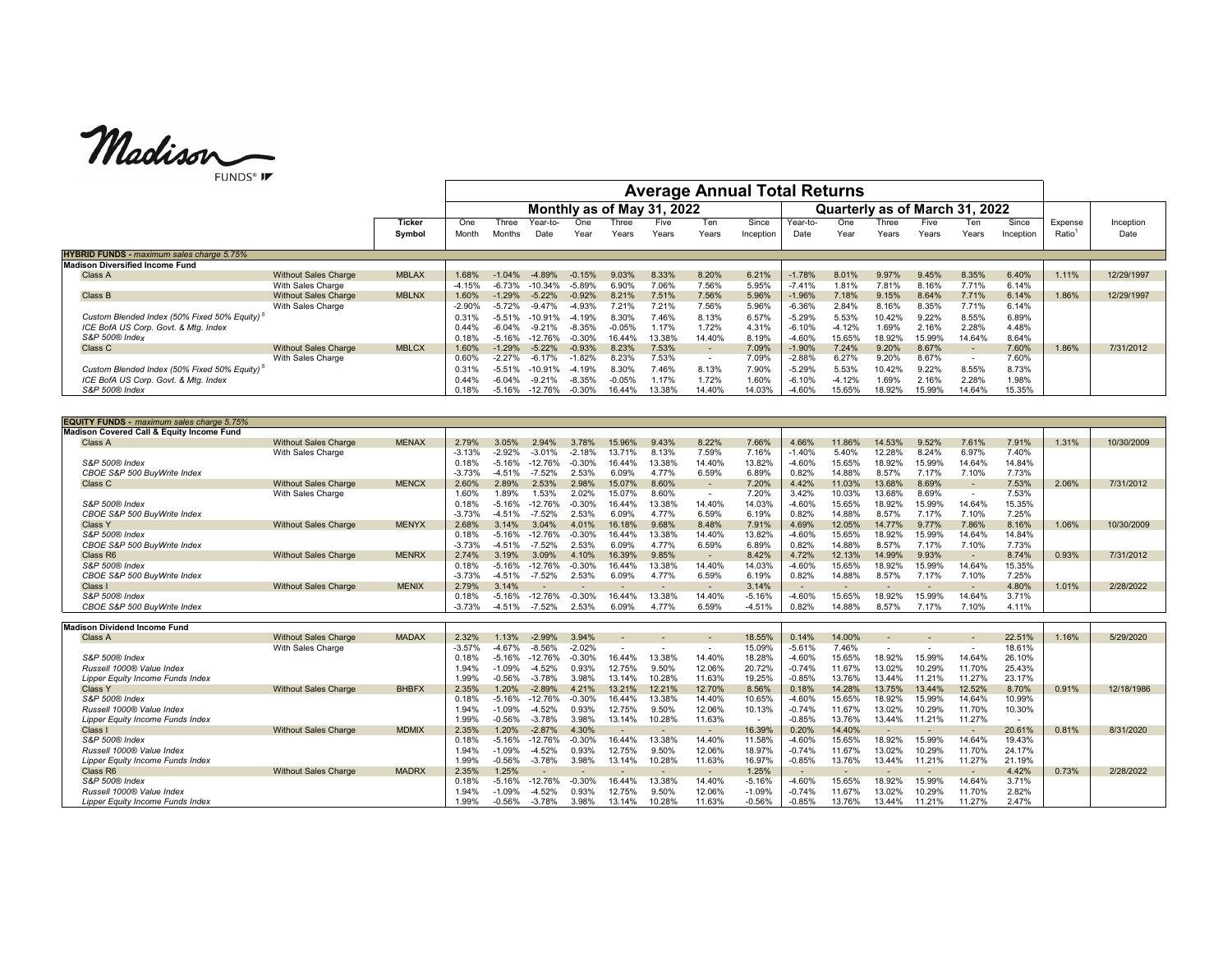Madison

|  |  | FUNDS® I <b>F</b> |  |
|--|--|-------------------|--|
|--|--|-------------------|--|

|                                                     |                             |               |                |                      |                        |                      |        |                            |                          | <b>Average Annual Total Returns</b> |                          |                          |        |        |                                |                  |                    |            |
|-----------------------------------------------------|-----------------------------|---------------|----------------|----------------------|------------------------|----------------------|--------|----------------------------|--------------------------|-------------------------------------|--------------------------|--------------------------|--------|--------|--------------------------------|------------------|--------------------|------------|
|                                                     |                             |               |                |                      |                        |                      |        | Monthly as of May 31, 2022 |                          |                                     |                          |                          |        |        | Quarterly as of March 31, 2022 |                  |                    |            |
|                                                     |                             | <b>Ticker</b> | One            | Three                | Year-to-               | One                  | Three  | Five                       | Ten                      | Since                               | Year-to-                 | One                      | Three  | Five   | Ten                            | Since            | Expense            | Inception  |
|                                                     |                             | Symbol        | Month          | Months               | Date                   | Year                 | Years  | Years                      | Years                    | Inception                           | Date                     | Year                     | Years  | Years  | Years                          | Inception        | Ratio <sup>1</sup> | Date       |
|                                                     |                             |               |                |                      |                        |                      |        |                            |                          |                                     |                          |                          |        |        |                                |                  |                    |            |
| EQUITY FUNDS - maximum sales charge 5.75% (Class A) |                             |               |                |                      |                        |                      |        |                            |                          |                                     |                          |                          |        |        |                                |                  |                    |            |
| <b>Madison Investors Fund</b>                       |                             |               |                |                      |                        |                      |        |                            |                          |                                     |                          |                          |        |        |                                |                  |                    |            |
| Class A                                             | <b>Without Sales Charge</b> | <b>MNVAX</b>  | 2.49%          | $-2.90%$             | $-9.90%$               | $-0.74%$             | 13.47% | 12.74%                     |                          | 12.09%                              | $-5.63%$                 | 10.45%                   | 14.77% | 14.45% | $\overline{\phantom{a}}$       | 12.96%           | 1.16%              | 9/23/2013  |
|                                                     | With Sales Charge           |               | $-3.42%$       | $-8.49%$             | $-15.07%$              | $-6.43%$             | 11.25% | 11.41%                     |                          | 11.33%                              | $-11.05%$                | 4.08%                    | 12.53% | 13.10% | $\overline{\phantom{a}}$       | 12.17%           |                    |            |
| S&P 500® Index                                      |                             |               | 0.18%          | $-5.16%$             | $-12.76%$              | $-0.30%$             | 16.44% | 13.38%                     | 14.40%                   | 12.91%                              | $-4.60%$                 | 15.65%                   | 18.92% | 15.99% | 14.64%                         | 14.37%           |                    |            |
| Class R6                                            |                             | <b>MNVRX</b>  | 2.50%          | $-2.79%$             | $-9.74%$               | $-0.33%$             | 13.94% | 13.22%                     |                          | 12.59%                              | $-5.54%$                 | 10.90%                   | 15.24% | 14.93% | $\sim$                         | 13.45%           | 0.73%              | 9/23/2013  |
| S&P 500® Index                                      |                             |               | 0.18%          | $-5.16%$             | $-12.76%$              | $-0.30%$             | 16.44% | 13.38%                     | 14.40%                   | 12.91%                              | $-4.60%$                 | 15.65%                   | 18.92% | 15.99% | 14.64%                         | 14.37%           |                    |            |
| Class Y                                             |                             | <b>MINVX</b>  | 2.48%          | $-2.82%$             | $-9.78%$               | $-0.51%$             | 13.75% | 13.03%                     | 13.81%                   | 11.05%                              | $-5.55%$                 | 10.72%                   | 15.05% | 14.73% | 13.60%                         | 11.21%           | 0.91%              | 11/1/1978  |
| S&P 500® Index                                      |                             |               | 0.18%          | $-5.16%$             | -12.76%                | $-0.30%$             | 16.44% | 13.38%                     | 14.40%                   | 12.06%                              | $-4.60%$                 | 15.65%                   | 18.92% | 15.99% | 14.64%                         | 12.34%           |                    |            |
| Class I                                             |                             | <b>MIVIX</b>  | 2.49%          | $-2.83%$             | $-9.77%$               | $-0.42%$             |        |                            | $\sim$                   | 12.02%                              | $-5.57%$                 | 10.81%                   |        |        |                                | 16.68%           | 0.81%              | 8/31/2020  |
| S&P 500® Index                                      |                             |               | 0.18%          | $-5.16%$             | -12.76%                | $-0.30%$             | 16.44% | 13.38%                     | 14.40%                   | 11.58%                              | $-4.60%$                 | 15.65%                   | 18.92% | 15.99% | 14.64%                         | 19.43%           |                    |            |
|                                                     |                             |               |                |                      |                        |                      |        |                            |                          |                                     |                          |                          |        |        |                                |                  |                    |            |
| <b>Madison Mid Cap Fund</b>                         |                             |               |                |                      |                        |                      |        |                            |                          |                                     |                          |                          |        |        |                                |                  |                    |            |
| Class A                                             | <b>Without Sales Charge</b> | <b>MERAX</b>  | 1.18%          | $-2.43%$             | $-12.75%$              | $-1.53%$             | 11.31% | 11.34%                     |                          | 11.03%                              | $-8.48%$                 | 9.18%                    | 13.61% | 12.48% | $\sim$                         | 11.84%           | 1.40%              | 4/19/2013  |
|                                                     | With Sales Charge           |               | $-4.67%$       | $-8.02%$             | $-17.76%$              | -7.19%               | 9.14%  | 10.03%                     | $\overline{\phantom{a}}$ | 10.32%                              | -13.73%                  | 2.89%                    | 11.40% | 11.16% | $\overline{\phantom{a}}$       | 11.11%           |                    |            |
| Class B                                             | <b>Without Sales Charge</b> | <b>MERBX</b>  | 1.22%          | $-2.57%$             | $-13.01%$              | $-2.31%$             | 10.51% | 10.52%                     |                          | 10.30%                              | $-8.61%$                 | 8.46%                    | 12.77% | 11.64% | $\sim$                         | 11.09%           | 2.15%              | 4/19/2013  |
|                                                     | With Sales Charge           |               | $-3.28%$       | $-6.96%$             | $-16.93%$              | $-6.45%$             | 9.54%  | 10.25%                     | $\overline{\phantom{a}}$ | 10.30%                              | -12.72%                  | 3.96%                    | 11.85% | 11.38% | $\overline{\phantom{a}}$       | 11.09%           |                    |            |
| Russell Midcap® Index                               |                             |               | 0.08%          | $-5.26%$             | $-12.87%$              | $-6.77%$             | 12.87% | 10.48%                     | 12.78%                   | 11.46%                              | $-5.68%$                 | 6.92%                    | 14.89% | 12.62% | 12.85%                         | 12.68%           |                    |            |
| Class Y                                             | <b>Without Sales Charge</b> | <b>GTSGX</b>  | 1.25%          | $-2.34%$             | $-12.63%$              | $-1.18%$             | 11.79% | 11.82%                     | 12.35%                   | 10.29%                              | $-8.37%$                 | 9.73%                    | 14.09% | 12.96% | 12.32%                         | 10.47%           | 0.95%              | 7/21/1983  |
| Russell Midcap® Index                               |                             | <b>MDCIX</b>  | 0.08%<br>1.25% | $-5.26%$<br>$-2.26%$ | $-12.87%$<br>$-12.56%$ | $-6.77%$<br>$-1.03%$ | 12.87% | 10.48%                     | 12.78%                   | 11.63%<br>13.55%                    | $-5.68%$<br>$-8.31%$     | 6.92%<br>9.81%           | 14.89% | 12.62% | 12.85%                         | 11.91%<br>18.58% | 0.85%              | 8/31/2020  |
| Class I<br>Russell Midcap® Index                    | <b>Without Sales Charge</b> |               | 0.08%          | $-5.26%$             | $-12.87%$              | $-6.77%$             | 12.87% | 10.48%                     | $\sim$<br>12.78%         | 13.90%                              | $-5.68%$                 | 6.92%                    | 14.89% | 12.62% | $\sim$<br>12.85%               | 21.41%           |                    |            |
| Class R6                                            | <b>Without Sales Charge</b> | <b>MMCRX</b>  | 1.29%          | $-2.20%$             | $-12.49%$              | $-0.91%$             | 12.04% | 12.05%                     | 12.67%                   | 12.05%                              | $-8.28%$                 | 9.96%                    | 14.31% | 13.20% | 0.13                           | 12.79%           | 0.77%              | 2/29/2012  |
| Russell Midcap® Index                               |                             |               | 0.08%          | -5.26%               | -12.87%                | $-6.77\%$            | 12.87% | 10.48%                     | 12.78%                   | 11.89%                              | $-5.68%$                 | 6.92%                    | 14.89% | 12.62% | 12.85%                         | 12.99%           |                    |            |
|                                                     |                             |               |                |                      |                        |                      |        |                            |                          |                                     |                          |                          |        |        |                                |                  |                    |            |
| <b>Madison Small Cap Fund</b>                       |                             |               |                |                      |                        |                      |        |                            |                          |                                     |                          |                          |        |        |                                |                  |                    |            |
| Class A                                             | <b>Without Sales Charge</b> | <b>MASMX</b>  | $-1.17%$       | $-9.32%$             | $-16.43%$              | $-16.46%$            |        |                            |                          | 12.11%                              | $-7.51%$                 | $-2.15%$                 |        |        |                                | 17.46%           | 1.35%              | 8/31/2019  |
|                                                     | With Sales Charge           |               | $-6.81%$       | $-14.53%$            | $-21.25%$              | $-21.26%$            |        |                            | $\overline{\phantom{a}}$ | 9.73%                               | -12.84%                  | $-7.78%$                 |        |        | $\overline{\phantom{a}}$       | 14.81%           |                    |            |
| Russell 2000® Index <sup>6</sup>                    |                             |               | 0.15%          | $-8.65%$             | $-16.57%$              | $-16.92%$            | 9.70%  | 7.72%                      | 10.83%                   | 28.97%                              | $-7.53%$                 | $-5.79%$                 | 11.74% | 9.74%  | 11.04%                         | 42.95%           |                    |            |
| Russell 2500™ Index <sup>6</sup>                    |                             |               | 0.34%          | $-6.75%$             | $-13.55%$              | $-11.62%$            | 12.05% | 9.76%                      | 12.00%                   | 35.42%                              | $-5.82%$                 | 0.34%                    | 13.79% | 11.57% | 12.09%                         | 47.53%           |                    |            |
| Class Y                                             |                             | <b>BVAOX</b>  | $-1.16%$       | $-9.29%$             | $-16.33%$              | $-16.25%$            | 11.84% | 8.16%                      | 10.22%                   | 13.07%                              | $-7.43%$                 | $-1.90%$                 | 13.92% | 10.04% | 10.14%                         | 13.62%           | 1.10%              | 12/16/1996 |
| Russell 2000® Index <sup>6</sup>                    |                             |               | 0.15%          | $-8.65%$             | $-16.57%$              | -16.92%              | 9.70%  | 7.72%                      | 10.83%                   | 8.20%                               | $-7.53%$                 | $-5.79%$                 | 11.74% | 9.74%  | 11.04%                         | 8.70%            |                    |            |
| Russell 2500™ Index <sup>6</sup>                    |                             |               | 0.34%          | $-6.75%$             | $-13.55%$              | $-11.62%$            | 12.05% | 9.76%                      | 12.00%                   | 9.63%                               | $-5.82%$                 | 0.34%                    | 13.79% | 11.57% | 12.09%                         | 10.07%           |                    |            |
| Class I                                             |                             | <b>MSCIX</b>  | $-1.06%$       | $-9.20%$             | $-16.24\% -16.13\%$    |                      |        |                            | $\sim$                   | $-6.86%$                            | $-7.43%$                 | $-1.80%$                 |        |        |                                | 0.97%            | 1.00%              | 2/26/2021  |
| Russell 2000® Index <sup>6</sup>                    |                             |               | 0.15%          | $-8.65%$             | $-16.57%$              | $-16.92%$            | 9.70%  | 7.72%                      | 10.83%                   | $-11.48%$                           | $-7.53%$                 | $-5.79%$                 | 11.74% | 9.74%  | 11.04%                         | $-4.48%$         |                    |            |
| Russell 2500™ Index <sup>6</sup>                    |                             |               | 0.34%          | $-6.75%$             |                        | -13.55% -11.62%      | 12.05% | 9.76%                      | 12.00%                   | $-5.14%$                            | $-5.82%$                 | 0.34%                    | 13.79% | 11.57% | 12.09%                         | 1.84%            |                    |            |
| Class R6                                            |                             | <b>MSCRX</b>  | $-1.16%$       | $-9.20%$             |                        |                      |        |                            | $\sim$                   | $-9.20%$                            | $\overline{\phantom{a}}$ | $\overline{\phantom{0}}$ |        |        | $\sim$                         | 0.35%            | 0.92%              | 2/28/2022  |
| Russell 2000® Index <sup>6</sup>                    |                             |               | 0.15%          | $-8.65%$             | $-16.57%$              | $-16.92%$            | 9.70%  | 7.72%                      | 10.83%                   | $-8.65%$                            | $-7.53%$                 | $-5.79%$                 | 11.74% | 9.74%  | 11.04%                         | 1.24%            |                    |            |
| Russell 2500™ Index®                                |                             |               | 0.34%          | $-6.75%$             |                        | -13.55% -11.62%      | 12.05% | 9.76%                      | 12.00%                   | $-6.75%$                            | $-5.82%$                 | 0.34%                    | 13.79% | 11.57% | 12.09%                         | 1.59%            |                    |            |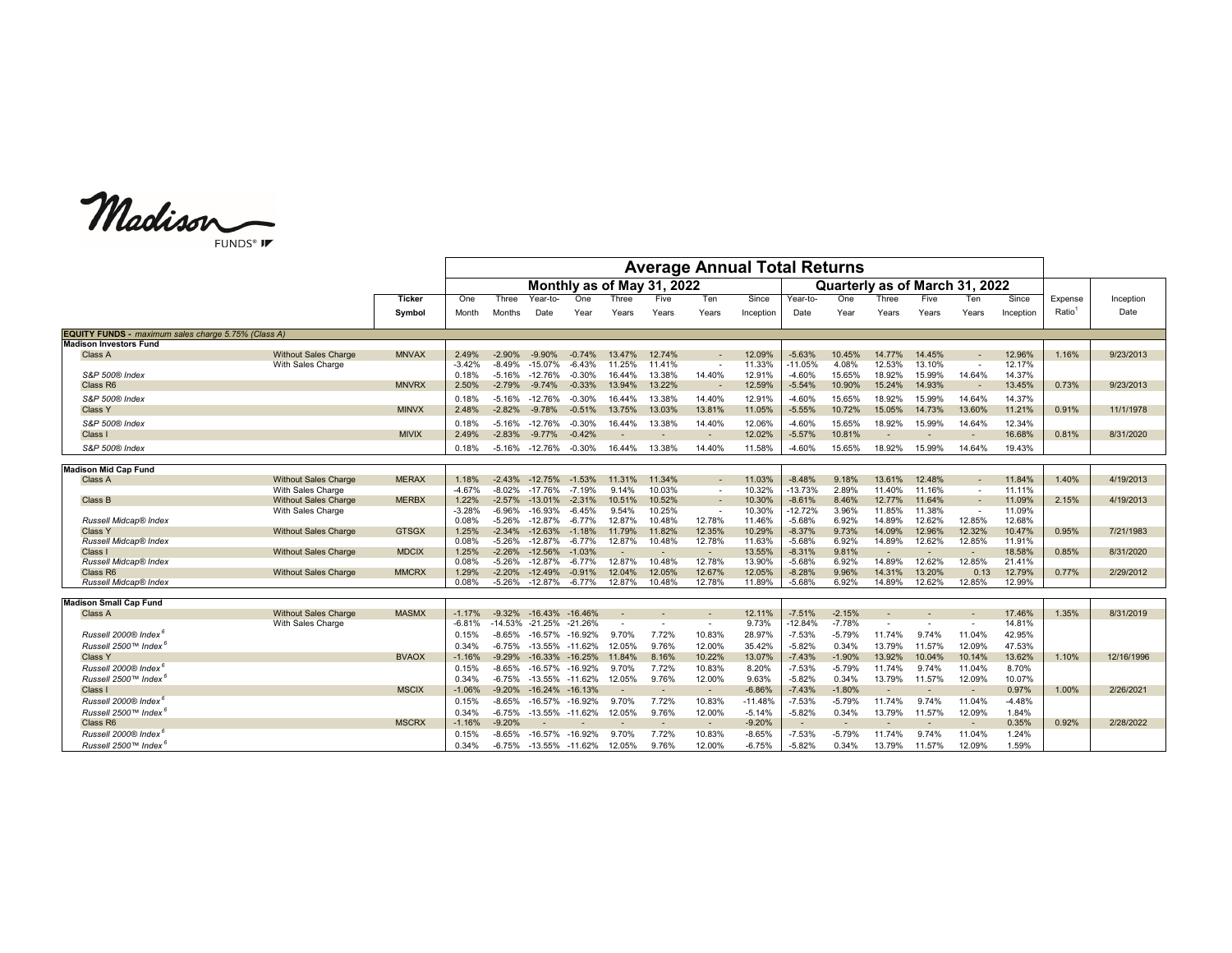Madison

|                                                            |               | <b>Average Annual Total Returns</b> |            |           |            |          |                            |        |                          |           |                                |        |        |        |           |         |            |
|------------------------------------------------------------|---------------|-------------------------------------|------------|-----------|------------|----------|----------------------------|--------|--------------------------|-----------|--------------------------------|--------|--------|--------|-----------|---------|------------|
|                                                            |               |                                     |            |           |            |          | Monthly as of May 31, 2022 |        |                          |           | Quarterly as of March 31, 2022 |        |        |        |           |         |            |
|                                                            | <b>Ticker</b> | One                                 | Three      | Year-to-  | One        | Three    | Five                       | Геn.   | Since                    | Year-to-  | One                            | Three  | Five   |        | Since     | Expense | Inception  |
|                                                            | Symbol        | Month                               | Months     | Date      | Year       | Years    | Years                      | Years  | Inception                | Date      | Year                           | Years  | Years  | Years  | Inception | Ratio   | Date       |
| <b>EQUITY FUNDS</b> - maximum sales charge 5.75% (Class A) |               |                                     |            |           |            |          |                            |        |                          |           |                                |        |        |        |           |         |            |
| <b>Madison Sustainable Equity Fund</b>                     |               |                                     |            |           |            |          |                            |        |                          |           |                                |        |        |        |           |         |            |
| Class Y                                                    | <b>MFSYX</b>  | 0.12%                               | $-5.38%$   | $-13.80%$ |            |          |                            |        | $-13.80%$                | $-7.50%$  |                                |        |        |        | $-7.50%$  | 0.91%   | 12/31/2021 |
| S&P 500® Index                                             |               | 0.18%                               | $-5.16%$   | -12.76%   | $0.30\%$   | 16.44%   | 13.38%                     | 14.40% | $-12.76%$                | $-4.60%$  | 15.65%                         | 18.92% | 15.99% | 14.64% | $-4.60%$  |         |            |
| Class I                                                    | <b>MFSIX</b>  | 0.00%                               | $-5.38%$   | $-13.80%$ |            |          |                            |        | $-13.80%$                | $-7.50%$  |                                |        |        |        | $-7.50%$  | 0.81%   | 12/31/2021 |
| S&P 500® Index                                             |               | 0.18%                               | $-5.16%$   | $-12.76%$ | $-0.30%$   | 16.44%   | 13.38%                     | 14.40% | $-12.76%$                | $-4.60%$  | 15.65%                         | 18.92% | 15.99% | 14.64% | $-4.60%$  |         |            |
|                                                            |               |                                     |            |           |            |          |                            |        |                          |           |                                |        |        |        |           |         |            |
| <b>Madison International Stock Fund</b>                    |               |                                     |            |           |            |          |                            |        |                          |           |                                |        |        |        |           |         |            |
| <b>Without Sales Charge</b><br>Class A                     | <b>MINAX</b>  | 0.60%                               | $-8.08%$   | $-14.26%$ | $-17.63%$  | 0.10%    | 0.37%                      | 4.44%  | 3.95%                    | $-6.52%$  | $-6.11%$                       | 2.84%  | 3.46%  | 4.02%  | 4.35%     | 1.61%   | 12/29/1997 |
| With Sales Charge                                          |               | $-5.18%$                            | $-13.37\%$ | $-19.19%$ | $-22.35\%$ | $-1.86%$ | $-0.81%$                   | 3.83%  | 3.70%                    | $-11.90%$ | $-11.53%$                      | 0.84%  | 2.25%  | 3.40%  | 4.10%     |         |            |
| Class B<br><b>Without Sales Charge</b>                     | <b>MINBX</b>  | 0.38%                               | $-8.33%$   | $-14.67%$ | $-18.28%$  | $-0.68%$ | $-0.40%$                   | 3.81%  | 3.70%                    | $-6.80%$  | $-6.83%$                       | 2.06%  | 2.68%  | 3.40%  | 4.09%     | 2.36%   | 12/29/1997 |
| With Sales Charge                                          |               | $-4.13%$                            | $-12.46%$  | $-18.51%$ | -20.95%    | $-1.45%$ | $-0.66%$                   | 3.81%  | 3.70%                    | $-11.00%$ | $-9.87%$                       | 1.27%  | 2.42%  | 3.40%  | 4.09%     |         |            |
| MSCI ACWI ex-USA Index (net)                               |               | 0.72%                               | $-5.46%$   | $-10.74%$ | $-12.41%$  | 6.49%    | 4.42%                      | 6.39%  | $\overline{\phantom{0}}$ | $-5.44%$  | $-1.48%$                       | 7.51%  | 6.76%  | 5.55%  |           |         |            |
| <b>Without Sales Charge</b><br>Class Y                     | <b>MINYX</b>  | 0.48%                               | $-8.05%$   | $-14.29%$ | $-17.48%$  | 0.33%    | 0.60%                      | 4.70%  | 2.70%                    | $-6.58%$  | $-5.95%$                       | 3.07%  | 3.71%  | 4.27%  | 3.29%     | 1.36%   | 6/30/2006  |
| MSCI ACWI ex-USA Index (net)                               |               | 0.72%                               | $-5.46%$   | -10.74%   | $-12.41%$  | 6.49%    | 4.42%                      | 6.39%  | 3.74%                    | $-5.44%$  | $-1.48%$                       | 7.51%  | 6.76%  | 5.55%  | 4.16%     |         |            |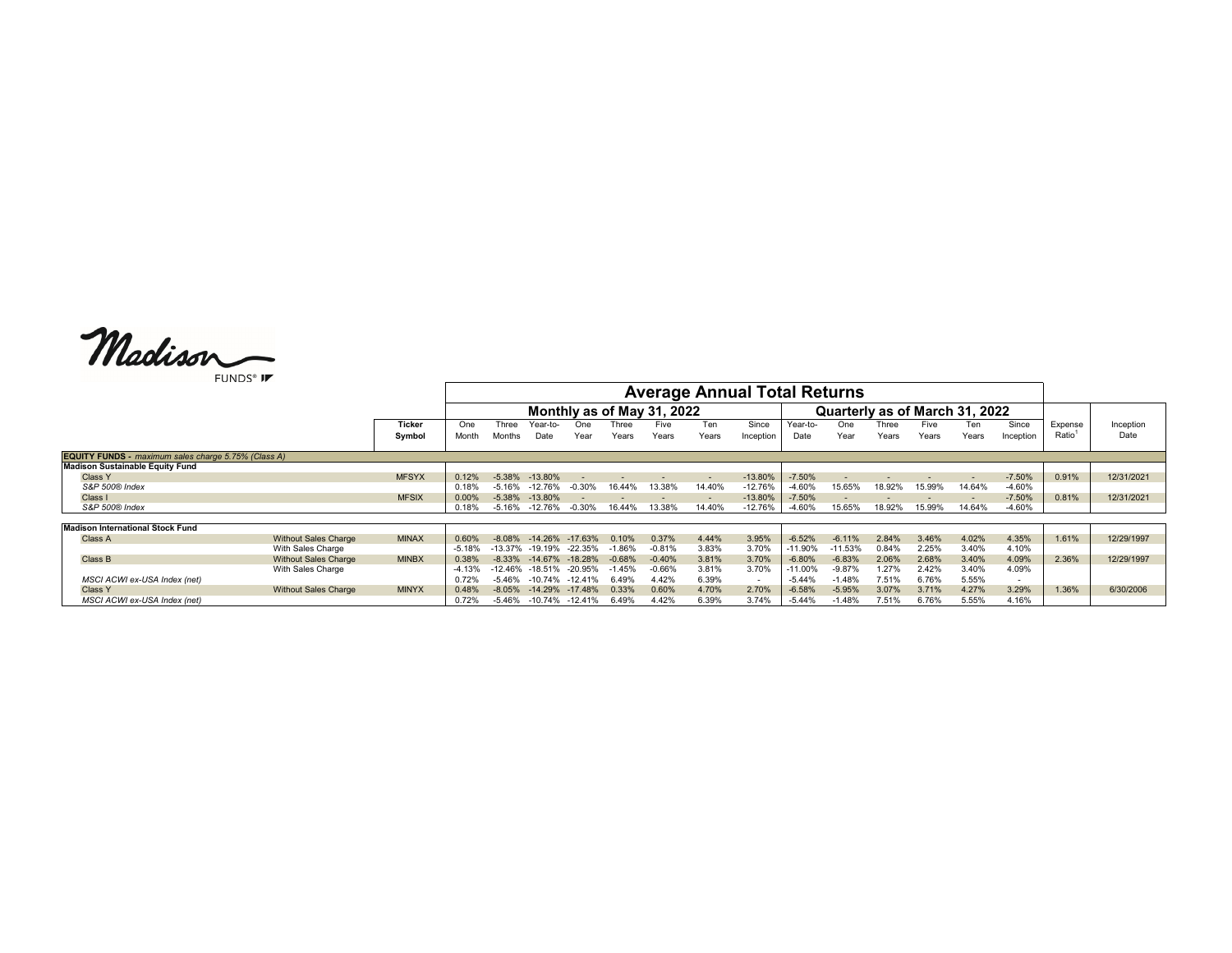Madison

FUNDS<sup>®</sup> IF

Performance data shown represents past performance. Investment returns and principal value will fluctuate, so fund shares, when redeemed, may be worth more or less than the original cost. Past performance does not guarante *lower or higher than the performance data shown. or higher than the performance data shown.*

Average annual total returns assume all distributions are reinvested and reflect applicable fees and expenses. Returns without sales charges would be lower if sales charge were included. Returns with sales charges, reflect sales charge for Class A shares is 5.75% for the Allocation funds, Diversified Income, Covered Call & Equity Income, Dividend Income, Investors, Mid Cap, Small Cap and International Stock Funds and 4.5% for the Core Bond F shares have no up-front sales charge. If redeemed within six years, however, B shares are subject to a maximum contingent deferred sales charge ("CDSC") of 4.5%. Class B shares may not be purchased or acquired, except for see the most recent prospectus for details. Class C shares do not have an up-front sales charge, however, C shares are subject to a 1% CDSC on shares redeemed within 12 months of purchase. Class Y shares, Class I shares an CDSC.

The performance data presented above for all periods prior to April 19, 2013 for the Tax-Free Virginia Fund, Tax-Free National Fund, High Quality Bond Fund (formerly Institutional Bond Fund), Investors Fund and Dividend In Mosaic Funds prior to reorganization into a new series of the Madison Funds. Prior to March 1, 2012, the Dividend Income Fund was known as the Balanced Fund and pursued different strategies for achieving its investment obj

The performance data presented above for all periods prior to March 1, 2021 for the Madison International Stock Fund representsthe performance of the previous subadviser.

The performance data presented above for the Mid Cap Fund represents the performance of the Madison Mosaic Mid-Cap Fund which was the accounting survivor of its reorganization into an existing series of Madison Funds with

The performance shown for the Small Cap Fund for periods prior to August 31, 2019, for the Class Y shares are based on the performance of the Broadview Opportunity Fund (the "Predecessor Fund") which was the accounting sur after market close on August 30, 2019 (the "Reorganization"). Periods prior to November 29, 2013 represents the performance of the FMI Focus Fund (the 'FMI Fund') which merged with and into the Predecessor Fund on November Predecessor Fund served as sub-adviser to the FMI Fund. The FMI Fund had the same investment objective and substantially similar investment strategies as the Predecessor Fund. Performance for Class A shares of the Fund is **Reorganization.** 

Madison lists the performance of the Predecessor Fund and account survivor of the Reorganization for the following reasons:

- ~ Continuity of Fund portfolio managersthrough the Reorganization
- ~ Substantially the same investment objective and investment strategies between the Fund and the Predecessor Fund;
- ~ Substantially similar investment policies between the Fund and the Predecessor Fund;
- ~ A similar expense ratio (excluding acquired fund fees and expenses), as Madison has agreed that the fees and expenses attributable to Class Y shares of the Madison Small Cap Fund will be capped, pursuant to an expense li

necesssary so that expenses (exclusive of all federal, state, and local taxes, interest, brokerage commissions, acquired fund fees and expenses and other costs incurred in connection with the purchase and sale of securitie the total annual fees and expenses of shares of the Predecessor Fund, as reflected herein, for a period of two years from the date of closing the Reorganization.

<sup>1</sup>\*Expense ratios are based on the fund's most recent prospectus. For the High Quality Bond Fund, the Fund's past performance (before and after taxes) is not necessarily an indication of its future performance. Madison As management fee from August 7, 2020 to February 27, 2022. Investment returns reflect this fee waiver, without which returns would have been lower. The Allocation Funds include the weighted average expenses of the underlying recent prospectus for details.

For the Dividend Income Fund, from June 29, 2012 through May 31, 2020, the investment adviser waived 0.10% of its management fee and 0.05% of its services fee annually for Class Y shares. For the Investors Fund, from Febru waived between 0.11% to 0.15% of its management and/or services fees annually for Class Y shares, 0.15% for Class A shares from September 23, 2013 to February 28, 2016; and 0.10% for Class R6 from September 23, 2013 until waived 0.04% of its services fee annually from August 31, 2019 until February 27, 2021. I**nvestment returns reflect these fee waivers, without which returns would have been lower.** 

<sup>2</sup> Conservative Allocation Custom Index consists of 24.5% Russell 3000 Index, 10.5% MSCI ACWI ex-USA Index and 65% Bloomberg US Aggregate Bond Index.

- <sup>3</sup> Moderate Allocation Custom Index consists of 42% Russell 3000® Index, 18% MSCI ACWI ex-USA Index and 40% Bloomberg US Aggregate Bond Index.
- 4 Aggressive Allocation Custom Index consists of 56% Russell 3000® Index, 24% MSCI ACWI ex-USA Index and 20% Bloomberg US Aggregate Bond Index.
- $^5$  Custom Blended Index consists of 50% ICE BofA U.S. Corp. Govt. & Mtg. Index and 50% S&P 500® Index.
- <sup>6</sup> The primary benchmark for the Madison Small Cap Fund is the Russell 2000® Index. Effective August 31, 2019, the secondary benchmark for the fund changed from the Russell 2000® Value Index to the Russell 2500™ Index to

Some of the Madison Funds were previously known as the MEMBERS® Mutual Funds.

"Madison" and/or "Madison Investments" is the unifying tradename of Madison Investment Holdings, Inc., Madison Asset Management, LLC ("MAM"), and Madison Investment Advisors, LLC ("MIA"), which also includes the Madison Sc investment advisers with the U.S. Securities and Exchange Commission. Madison Funds are distributed by MFD Distributor, LLC. MFD Distributor, LLC is registered with the U.S. Securities and Exchange Commission as a broker-d Regulatory Authority. The home office for each firm listed above is 550 Science Drive, Madison, WI 53711. Madison's toll‐free number is 800‐767‐0300.

Consider the investment objectives, risks, and charges and expenses of Madison Funds carefully before investing. Each fund's prospectus contains this and other information about the fund. Call 800.877.6089 or visit madison investing.